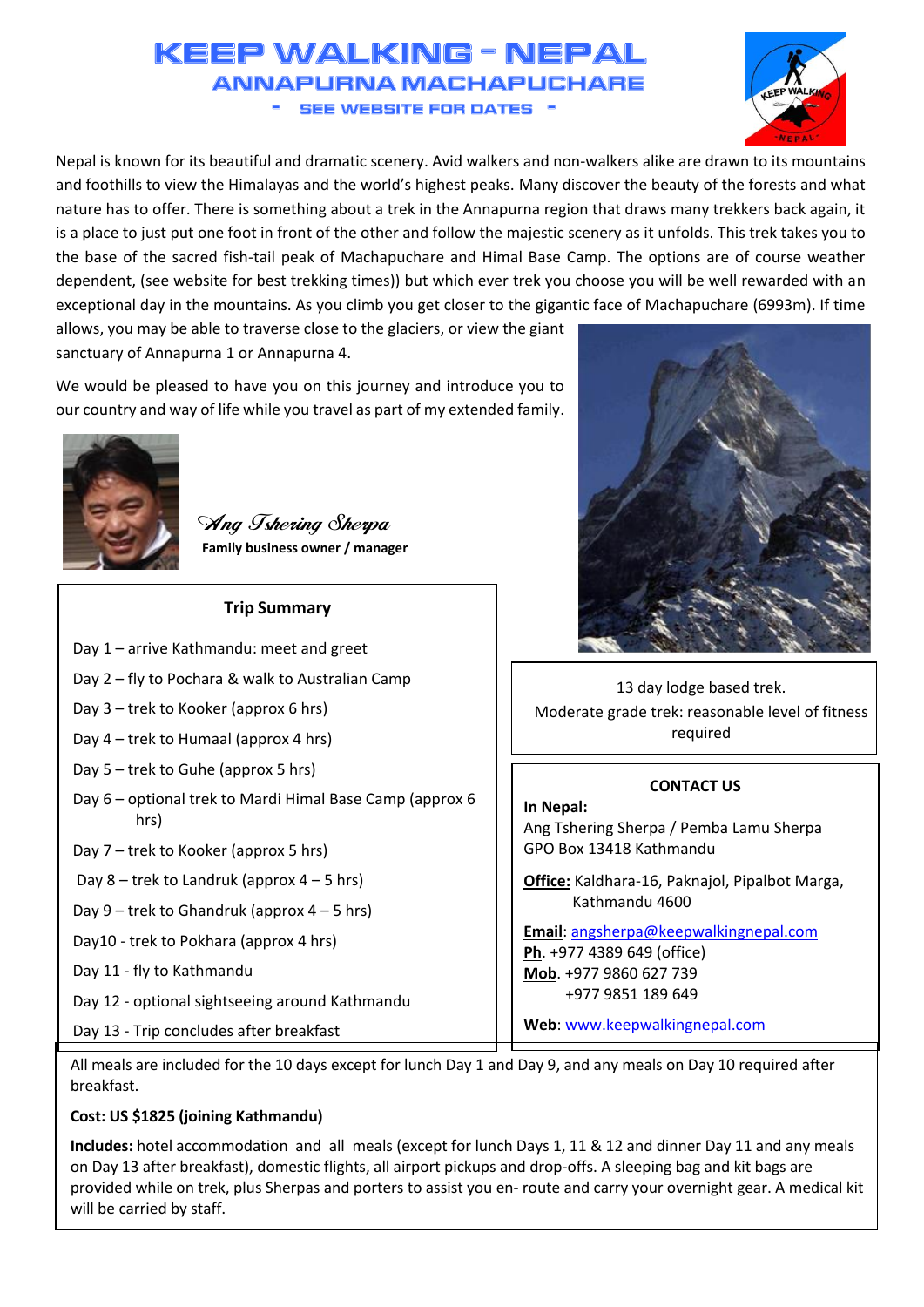# **DAILY MOVEMENT**

# **ANNAPURNA MACHAPUCHARE**



# **Day 1 Arrival in Kathmandu**

You will be met by our local staff and transferred to your accommodation in Boudha. An evening meal will be held together so we can get to know each other.

# **Day 2 Fly Kathmandu to Pokhara (980m) and walk to Australian Camp (1900m)**

Fly from Kathmandu west to Pokhara, 25 mins, lunch in Pokhara then drive to Khari (1hr). We then hike to the camp site at Australian Camp for the night (2hrs). This is an easy day and there is no need to rush. We will have time at the end of the day to relax and enjoy the view of Annapurna South and Machapuchare, the sacred peak of the region.

# **Day 3 To Kooker (2590m) Walk approx 6 hours**

The morning views from our campsite are excellent. Today as you walk, the peaks of the Annapurnas will be visible through the rhododendron forest. Reaching Deroli (2200m), our lunch spot, we get our first views of Dhaulagiri, the world's 6th highest peak. Then it is a gradual ascent to our camp at Kooker.

# **Day 4 To Humaal (2950m) Walk approx 4 hours**

Today in the distance are the terraced fields and villages that cling to the hillsides. We climb through the forest to our campsite where stunning views of Annapurna and Machapuchare are waiting. Take time in the afternoon to rest and reflect on what you have seen so far and sit and enjoy the magnificent view.

# **Day 5 To Guhe (3680m) Walk approx 5 hours**

Over breakfast sit and take in some of the best views and, as we commence our walk, the views of Annapurna South, Hiunchuli and Machapuchare get better. Walking through rhododendron forest and birch we climb higher walking through dwarf rhododendron before reaching the grass hills above the tree line. Tonight, we camp on top of the ridge.

#### **Day 6 Day hike to Mardi Himal Base Camp. Walk approx 6 hours**

We are not moving camp today unless the weather is inclement. Your choices are to relax at camp and savour the views in the vicinity, or join a day hike to Mardi Himal Base Camp (4100m), the highest point gained on our trek.

# **Day 7 To Kooker (2590m) Walk approx 5 hours**

After a relaxed breakfast, we descend slowly back to Kooker.

#### **Day 8 To Landruk (1940m) Walk approx 4-5 hours**

Descending steeply towards the Mardi Khola, trekking through dense forest of rhododendron, oak and birch we reach the terraced fields of Landruk. Tomorrow's destination is easily seen across the valley: the attractive village of Ghandruk.

# **Day 9 To Ghandruk (1940m) Walk approx 4-5 hours**

Descending to the valley floor through terraced fields this morning we cross the Modi Khola by steel suspension bridge to commence our ascent up the staircase to Ghandruk which is the second largest Gurung village in Nepal. In the afternoon, we will visit the Sanjiwani Medical Clinic and take time to walk through the old section of this village.

# **Day 10 To Pokhara. Walk approx. 5 hours**

Walk down to Birethanthi. The views are spectacular as we descend and look down the valley. Following lunch in this small town we, walk a short distance to catch the bus back to Pokhara. You will have the afternoon at leisure in Pokhara before our final dinner with the trekking crew.